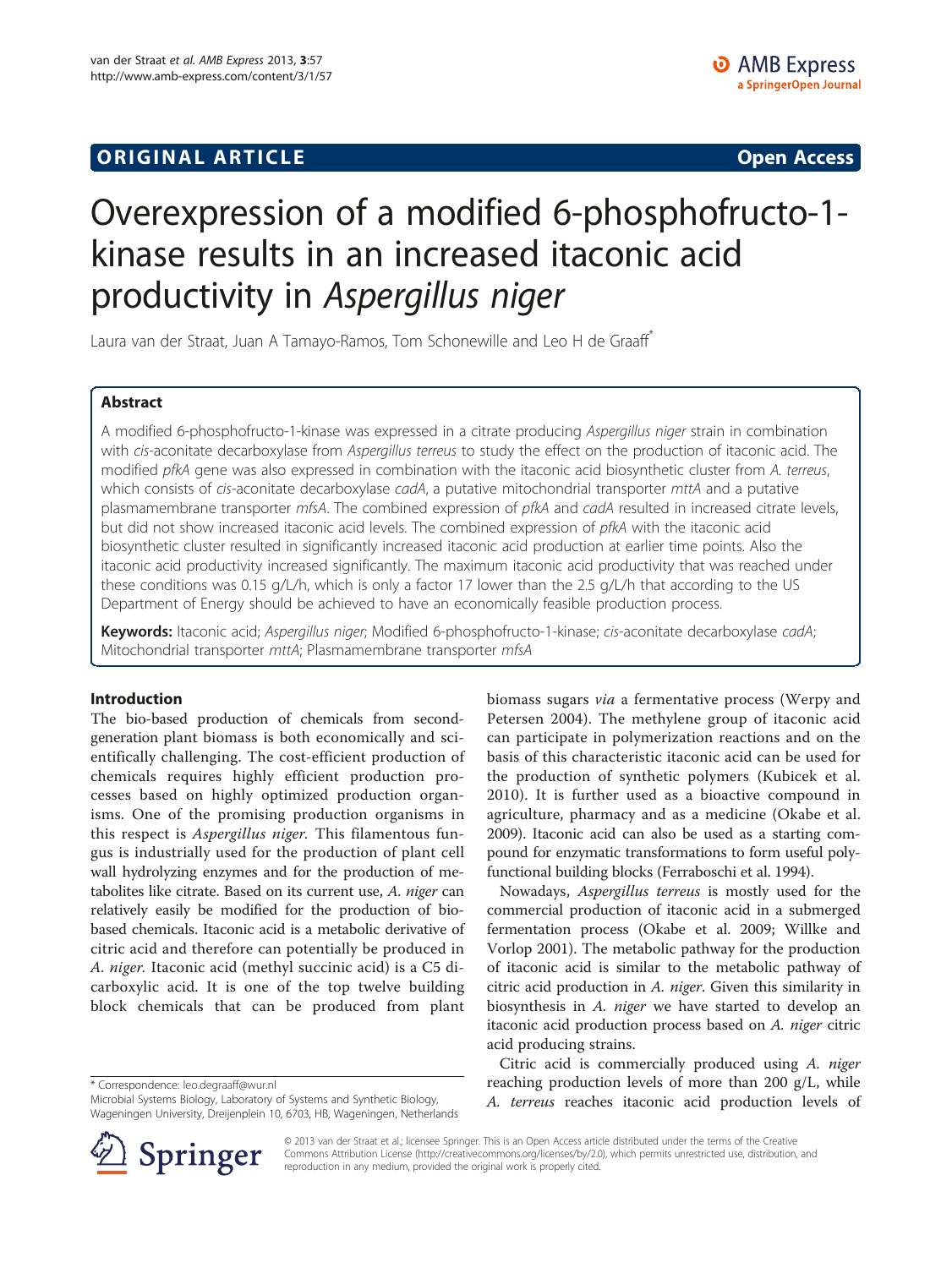80 g/L (Kuenz et al. [2012](#page-7-0)). Therefore A. niger is the host of choice for our research. A. niger is not able to produce itaconic acid naturally since it lacks the essential gene cadA encoding cis-aconitate decarboxylase. The cadA gene was identified via a clone-based transcriptomics approach (Li et al. [2011\)](#page-7-0) and via an enzyme purification approach (Kanamasa et al. [2008;](#page-7-0) van der Straat and de Graaff, personal communications). In the genome of A. terreus two putative transporters flank the cadA gene. Recently it was shown that especially the putative mitochondrial transporter *mttA* is crucial for an efficient itaconic acid production process in A. niger and to minor extend the putative plasmamembrane transporter mfsA also has a positive effect on itaconic acid production (Li et al. [2013;](#page-7-0) van der Straat and de Graaff, personal communications). In the past several research groups tried to increase the flux through the glycolytic pathway since that might greatly enhance the productivity of acid production. The work of Schreferl-Kunar in 1989 already showed that A. niger mutants that were selected on the basis of increased citric acid secretion levels have strongly increased hexokinase and 6-phosho-1-fructokinase activity (Schreferl-Kunar et al. [1989](#page-7-0)). However, overexpression of 6-phosphofructo-1-kinase in a citric acid producing A. niger strain did not lead to increased citric acid levels (Ruijter et al. [1997](#page-7-0)). Nonetheless, cultivation of A. niger on high sugar concentrations showed that the control over the glycolytic flux at the level of 6-phosphofructo-1-kinase was absent under these conditions (Peksel et al. [2002\)](#page-7-0). Apparently mutations in the 6-phosphofructo-1-kinase gene led to an enzyme that was less inhibited by citrate. This was confirmed by Mlakar and Legiša [\(2006\)](#page-7-0) who showed that of the two described forms of A. niger 6-phosphofructo-1 kinases (Mesojednik and Legiša, [2005](#page-7-0)) one form was moderately inhibited by citrate while the other form proved to be completely resistant to citrate inhibition (Mlakar and Legiša [2006](#page-7-0)). Later on, a specific truncated version of the pfkA gene from A. niger, resistant to citrate inhibition but still highly active, was obtained (Capuder et al. [2009](#page-7-0)). The expression of this modified 6-phosphofructo-1-kinase gene in A. terreus resulted in increased itaconic acid production levels (Tevž et al. [2010](#page-8-0)).

In this manuscript, we report the effect of overexpressing the modified 6-phosphofructo-1-kinase in A. niger on organic acid production, when combined with the *cadA* gene from A. terreus as well as in combination with the itaconic acid biosynthetic cluster *cadA*, *mttA* and *mfsA*.

## Materials and methods

#### Strain

The fungal strain used in this study was A. niger CAD4 (cspA, ΔargB, goxC1, prtF28) which is deposited at DSMZ with accession number DSM 27587.

#### Genetic constructs

The modified 6-phosphofructo-1-kinase gene (accession number HG423570) was obtained by PCR using primer LS\_modPFKI\_for and LS\_modPFKI\_rev and A. niger N593 genomic DNA as a template. The PCR fragment was cloned into a pUC19 derived expression vector under control of a modified xlnD promoter and the xlnD terminator of A.niger. Plasmids pMTT and pMFS contained the synthetic codon-optimized coding sequences (DNA 2.0) of the putative mitochondrial transporter and putative plasmamembrane transporter respectively both under control of a modified xlnD promoter (\*) and the xlnD terminator of A. niger (accession numbers HG423568 and HG423569 respectively). For the construction of plasmid pLS001 the  $[p_xlnD^* - MTT - t_xlnD]$  fragment was obtained by PCR using pMTT as a template and primers LS\_p\_xlnD\_HindIII\_for and LS\_t\_xlnD\_XbaI\_rev. This fragment was cloned into pMFS, previously digested with HindIII and XbaI. Plasmids were propagated in DH5α E. coli. LB medium supplemented with 100 mg/L ampicillin was used for E. coli growth.

#### Fungal transformation

Protoplasts were generated using Novozyme-234 for the transformation of A. niger CAD4 strain. The pPFKmod plasmid was introduced in A. niger by co-transformation as described before (Kusters-van Someren et al. [1991](#page-7-0)), using the pAL69 plasmid containing the  $argB$  gene as a primary selection marker. The pPFKmod plasmid was also introduced together with the pLS001 plasmid by co-transformation using pAL69. Selective MMS plates (6.0 g/L NaNO<sub>3</sub>, 1.5 g/L KH<sub>2</sub>PO<sub>4</sub>, 0.5 g/L KCl, 0.5 g/L MgSO<sub>4</sub>.7 H<sub>2</sub>O, 1 mL/L Vishniac solution, 325.2 g/L sucrose, 1.2% (w/v) agar, pH 6.0) were used to select for protoplasts that took up the selection marker plasmid and possibly the pPFKmod plasmid and/or the pLS001 plasmid. Colonies were randomly picked from the transformation plates and re-plated on complete medium (Pontecorvo et al. [1953](#page-7-0)).

#### Selection of transformants

Fresh mycelium was disrupted using Fastprep with glass beads and 400 μL DNA extraction buffer (0.1 M Tris HCl pH 8.0, 1.2 M NaCl, 5 mM EDTA). DNA was extracted using phenol-chloroform extraction. The pellet was washed with 70% cold ethanol, air-dried and resuspended in 50 μL MQ water.

Transformants were selected by PCR using the extracted genomic DNA as a template. The primers LS\_pPFK1\_for, located in the *pfkA* gene and LS\_txlnD\_rev located in the *xlnD* terminator, were used to check for the presence of pPFKmod. The presence of the putative mitochondrial transporter mttA was confirmed using primers LS\_pMTT\_for and LS\_pMTT\_rev whereas the presence of the putative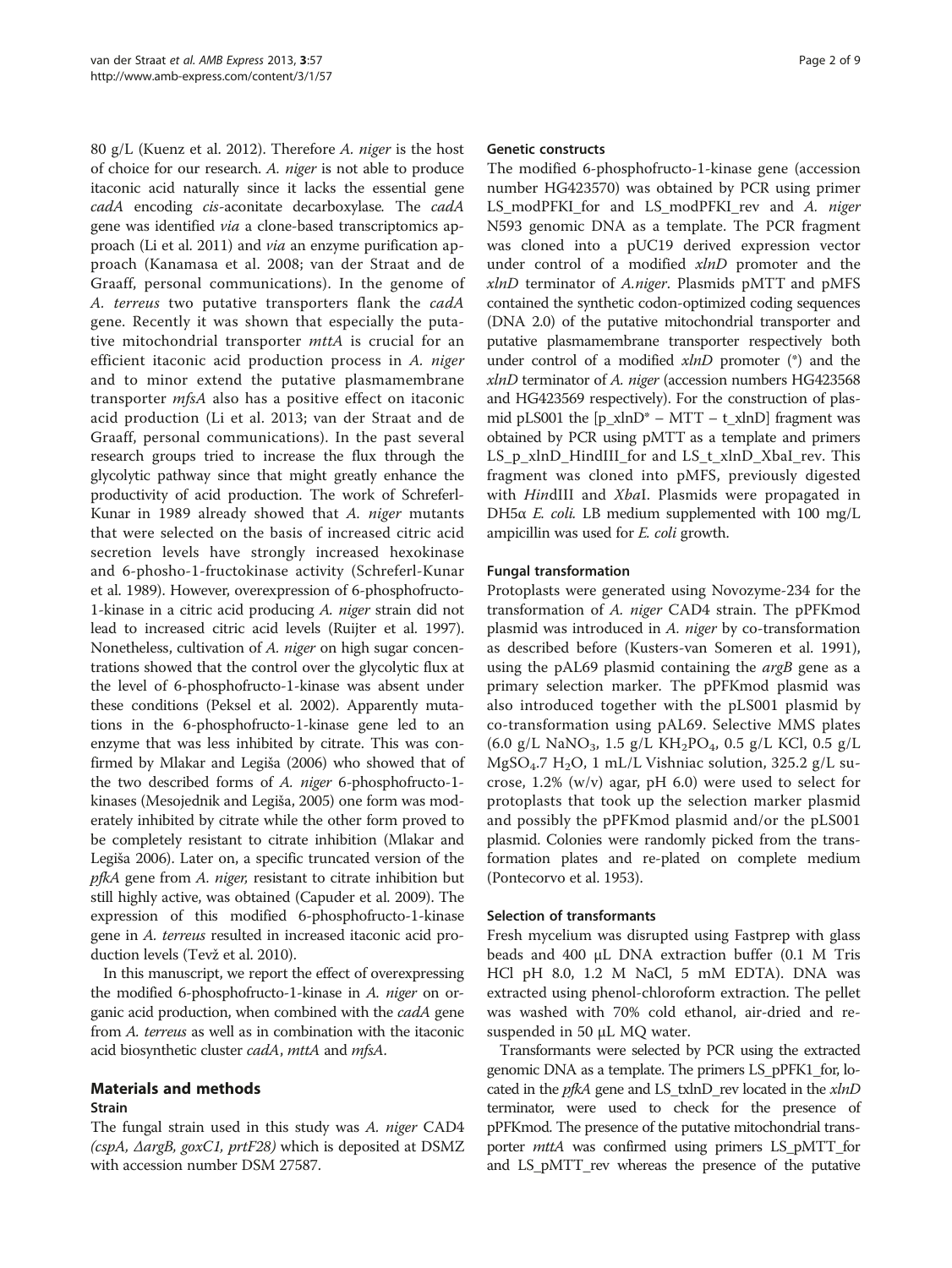plasmamembrane transporter mfsA was confirmed with primers LS\_pMFS\_for and LS\_pMFS\_rev (Table 1).

The transformants containing the genes of interest were re-plated on complete medium. Fungal spores were harvested after 4 days of growth at 30°C.

#### Growth experiment

The different A. niger transformants and controls were grown, after inoculation of  $10^6$  spores per mL, in 1L Erlenmeyer flasks containing 200 mL PM medium (Ruijter et al., [1999\)](#page-7-0) (1.2 g NaNO<sub>3</sub>, 0.5 g KH<sub>2</sub>PO<sub>4</sub>, 0.2 g MgSO<sub>4</sub>.7 H<sub>2</sub>O, 0.5 g Yeast extract and 40 uL Vishniac per liter) (Vishniac and Santer, [1957\)](#page-8-0) with 100 mM sorbitol as a carbon source. The expression of the different recombinant genes studied in this work was induced, 18 hours after inoculation (t=0), with 50 mM xylose. All  $A$ . niger strains were grown for 5 days at 30°C and 250 rpm. Samples for HPLC analysis were taken at 6 h, 30 h, 54 h and 78 h after induction.

## Metabolite analysis with HPLC

High-pressure liquid chromatography (HPLC) was used to determine the extracellular concentrations of sorbitol, xylose, citric acid, itaconic acid, cis-aconitic acid, pyruvic acid, a-ketoglutaric acid, lactic acid, succinic acid, fumaric acid and oxalic acid in the samples. A Thermo Accela equipped with a Shodex KC-811 column was used. Separations were performed by isocratic elution with 0.01 N  $H_2SO_4$  at a flow rate of 0.8 mL  $\bullet$  min<sup>-1</sup>. The detection of the different compounds was done using both a refractive index detector (Spectrasystem RI-150, sample frequency 5.00032 Hz) and a UV–VIS detector

| Table 1 Sequences of primers used in this study |  |  |  |  |  |  |
|-------------------------------------------------|--|--|--|--|--|--|
|-------------------------------------------------|--|--|--|--|--|--|

| <b>Primer name</b>    | Sequence                          |
|-----------------------|-----------------------------------|
| LS_modPFKI_for        | GAGAATGCATATGGCTCCCCCCCAAGC       |
| LS modPFK rev         | GAGAGCGGCCGCATCATAGTGCCGGCACAGACC |
| LS_p_xlnD_Hindlll_for | GAGAAAGCTTCGAATGAGGAGGTGTTGCAG    |
| LS t xlnD Xbal rev    | GAGATCTAGACTGCAGTCGCACTCCCGACC    |
| LS_pPFK1_for          | TGACATGTGCGCTATCATTACC            |
| LS txlnD rev          | <b>TCCCCTAGAGCCATCAACAG</b>       |
| LS_pMTT_for           | ATTAAGACCCGCATGCAATC              |
| LS_pMTT_rev           | CTTCTCGTAGACGGGGAACA              |
| LS_pMFS_for           | ACCTTCACTAGCTGGCGTGT              |
| LS_pMFS_rev           | GACATCCGTGGGACTGAACT              |
| LS_q_pfkA_F           | CGTGAGAACAAGATCTTGCG              |
| $LS_q$ _pfkA_R        | CGCATTCTCTTGTTCTCTGG              |
| LS_q_gotra_F          | <b>TTTTCAGTCTGGCTGCTCCT</b>       |
| $LS_q$ gotra R        | <b>CTGTTTTCCTGCATCGTGTG</b>       |
| $LS_q$ kan $F$        | AGCATTACGCTGACTTGACG              |
| $LS_q$ kan R          | AGGTGGACCAGTTGGTGATT              |

(Spectrasytem UV1000,  $\lambda = 210$  nm). Crotonate (6 mM) was used as an internal standard.

## RNA extraction and cDNA preparation

Frozen mycelium was placed in 2 mL tubes prefilled with 1 mm silica spheres (Lysing Matrix C, MP) and homogenized in 1 mL of peqGOLD TriFast DNA/RNA/ protein purification system reagent. A FastPrep-24 Instrument (MP) was used to distupt the mycelium. RNA was isolated according to the manufacturer's instructions. The extracted total RNA is spiked with a synthetic control RNA transcript, a bacterial kanamycin synthetase-encoding gene fused to a eukaryotic poly (A) tail (Promega), to correct for various efficiencies of reverse transcription or PCR itself (Huggett et al. [2005](#page-7-0)). cDNA was synthesized using the RevertAid H Minus first-strand cDNA synthesis kit (Thermo Scientific) according to the manufacturer's instructions.

## qPCR analysis

Transcript levels were determined in triplicate for the gene of interest *pfkA* gene as well as for a reference gene (GOTRA) and the synthetic control RNA transcript using the Rotor-Gene Q Cycler. The qPCR mixture contained 7.5 μL 2x Absolute QPCR SYBR Green mix (Thermo Scientific), 100 nM forward and reverse primers and 2.5 μL 100 times diluted cDNA. Primers LS\_q\_pfkA\_F and LS\_q\_pfkA\_R were used to determine the transcript level of the  $p\ddot{f}kA$  gene and primers LS\_q\_gotra\_F and LS\_q\_gotra\_F were used to determine the transcript level of the reference gene An02g04120 (van der Veen et al. [2009](#page-8-0)). The transcript levels of the synthetic kanamycin gene were determined using primers LS\_q\_kan\_F and LS\_q\_kan\_R (Table 1).

Water and SDS samples were used as controls. The qPCR cycling program was as follows; 15 min initial polymerase activation at 95°C followed by 40 cycles of 95°C for 15 sec, 58°C for 15 s and 72°C for 20 s. The calculations were done using the method of Pfaffl (Pfaffl, [2001](#page-7-0)) using the expression level of  $pfkA$  in the parent strain CAD as the reference.

## Results

## Transformants harboring cadA and the modified pfkA gene

Extracellular itaconic acid and citric acid levels were monitored during a time course experiment that included seven A. niger CAD4 transformants (named T1 to T7), carrying both the cadA gene from A. terreus and the modified *pfkA* gene from *A. niger*, plus the parent strain as a control. Overexpression of the modified *pfkA* gene in the A. *niger cadA* harboring strain led to a strongly increased citric acid production when compared to the parent strain CAD (Figure [1\)](#page-3-0). All transformants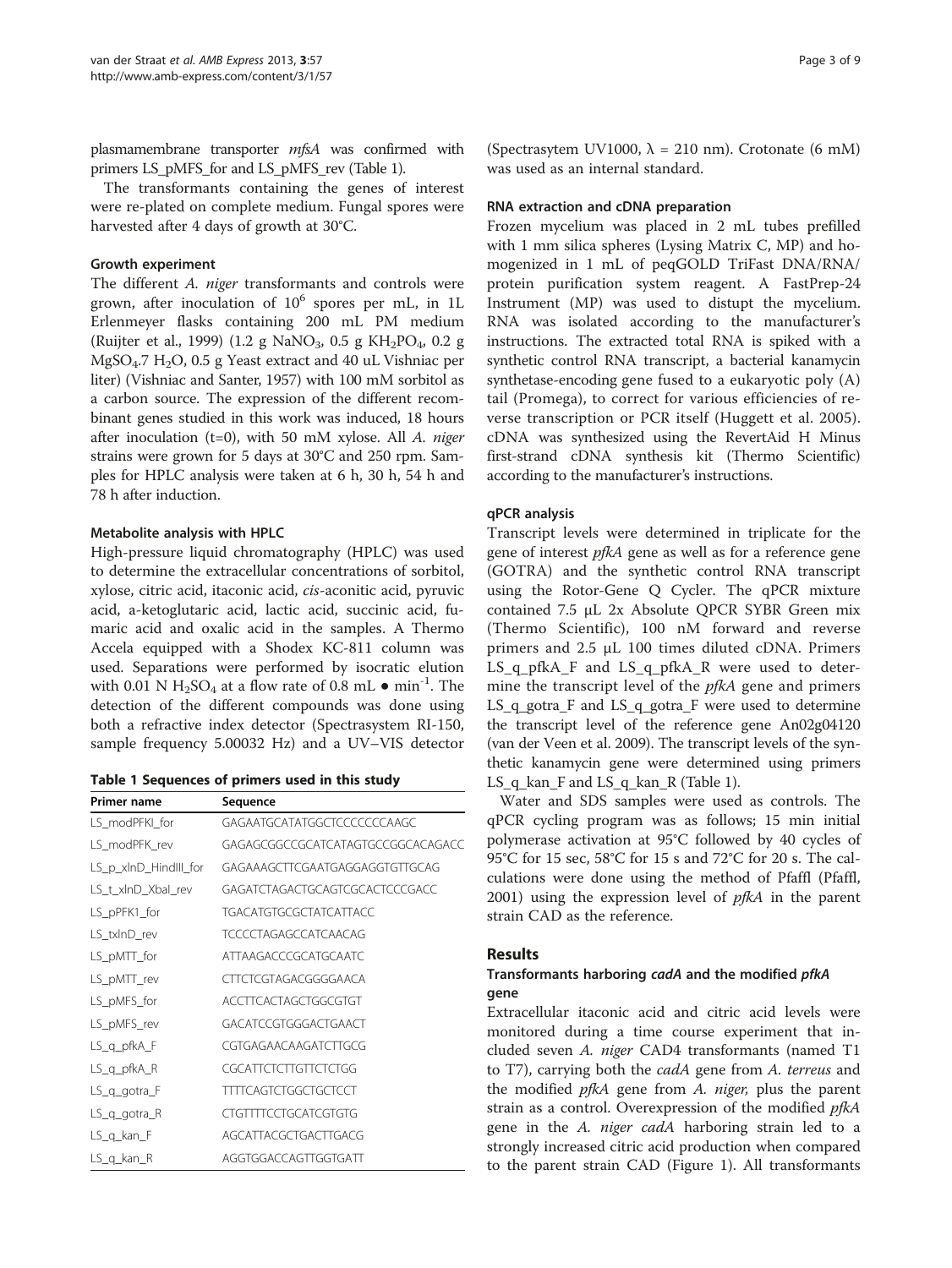<span id="page-3-0"></span>

produced significantly higher levels of citric acid. The levels of citric acid produced range between the 4.6 and 9.2 g/L while the parent strain produced only 0.1 g/L under these conditions. However, in contrast to the high increase in observed citric acid production, the combination of the modified pfkA gene and the cadA gene from A. terreus did not lead to an increase in itaconic acid levels, as shown in Figure 2 Four of the analyzed transformants produce slightly more itaconic acid as compared to the parental strain, while three of the transformants produced less itaconic acid 78 hours after induction. The parental strain reached extracellular itaconic acid levels of 240 mg/L while the transformants produced between 159 and 348 mg/L. The combined C-mol yield of citric acid and itaconic acid is strongly improved as a result of the introduction of the modified pfkA gene (Figure [3](#page-4-0)). The best performing transformant reached a yield of 35%.

## Transformants expressing the itaconic acid biosynthetic cluster cadA, mttA, mfsA in combination with the modified pfkA gene

Both the strains harboring the itaconic acid production cluster cadA, mttA and mfsA (C series) as well as the transformants carrying the modified pfkA gene together with the itaconic acid biosynthetic cluster (T series) have very variable citric acid production levels (Figure [4\)](#page-4-0). The largest difference was found in the strains that also express the itaconic acid biosynthetic cluster, in which the citric acid level varies between 0.2 and 5.5 g/L at 78 hours after induction. The strains that also express the modified pfkA in combination with the itaconic acid biosynthetic cluster produce significantly higher amounts of itaconic acid (Figure [5\)](#page-5-0) at sampling time point 30 h and 54 h after induction compared to the strains that only harbor the itaconic acid biosynthetic cluster (T-test,  $p = 0.04$ )

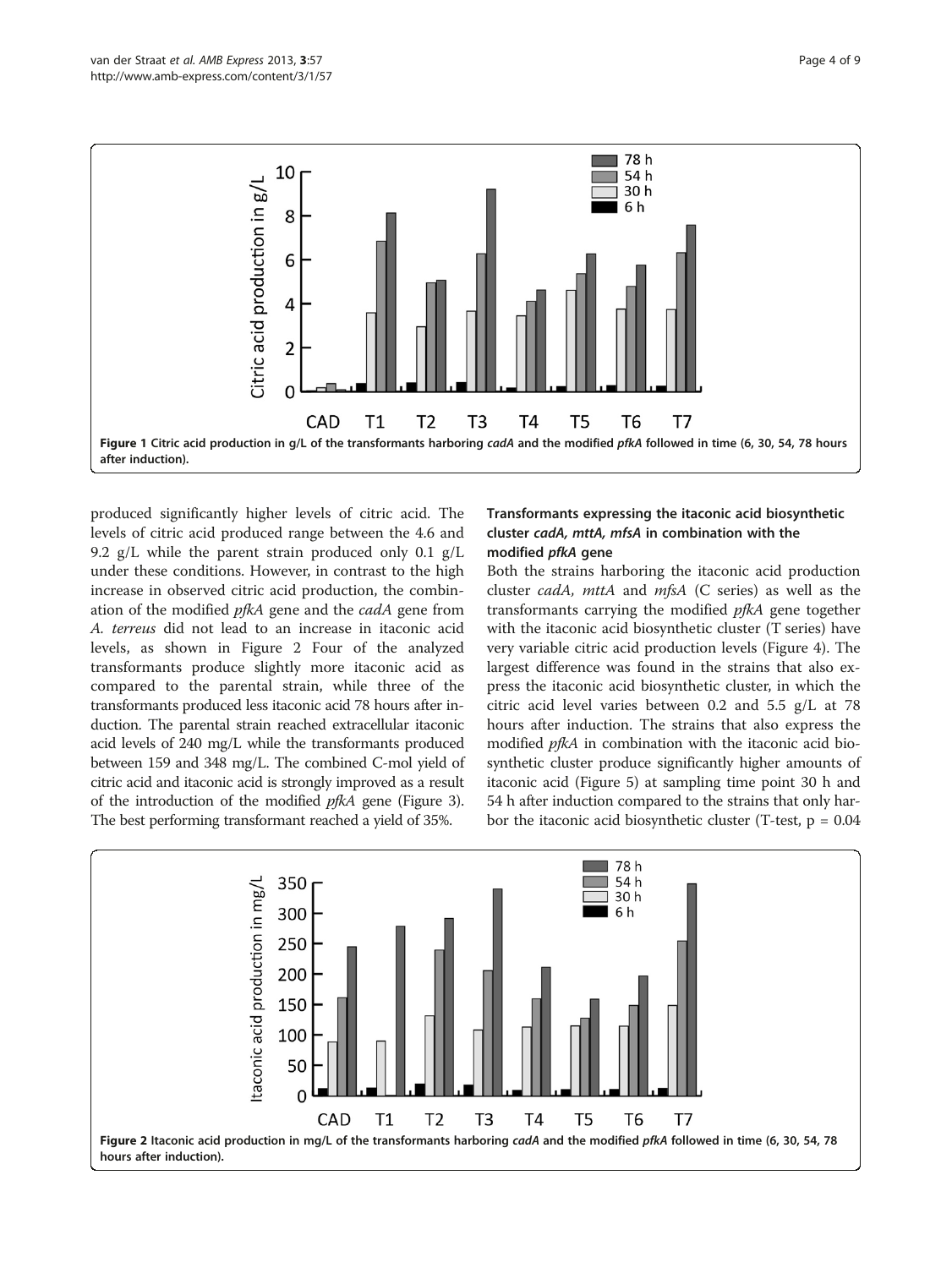<span id="page-4-0"></span>

for 30 h and  $p = 0.003$  for 54 h). At t=78 h after induction there were no significantly increased levels of itaconic acid observed ( $p = 0.15$ ). The total yield, expressed in C-mol, of itaconic acid and citric acid in the cluster strains (C series) ranged between 22% and 37% while the yield of the cluster plus the modified *pfkA* transformants (T series) ranged between 23% and 44% at t=78 h. This was statistically not significantly higher ( $p = 0.14$ ) (Figure [6](#page-5-0)). However, the total C-mol yield of itaconic acid and citric acid is only significantly higher for the pfkA transformants at t=30 h and t=54 h ( $p = 0.03$  and p = 0.03 respectively, data not shown). In addition, the productivity levels were significantly higher ( $p = 0.03$ ) for the transformants expressing the itaconic acid biosynthetic cluster and the modified *pfkA* genes compared to the strains that lack the modified *pfkA* gene.

The highest itaconic acid productivity level within the modified pfkA recombinant strains (T series) was reached 78 hours after induction by one single transformant (147 mg/L/h), while, on average, the highest productivity levels for this group of strains was already reached after 30 hours (102 mg/L/h) (Figure [7](#page-6-0)). The total organic acid productivity, expressed in C-mmol/L/h (Figure [8\)](#page-6-0), increased significantly at t=30 h ( $p = 0.01$ ) for the transformants (T series)

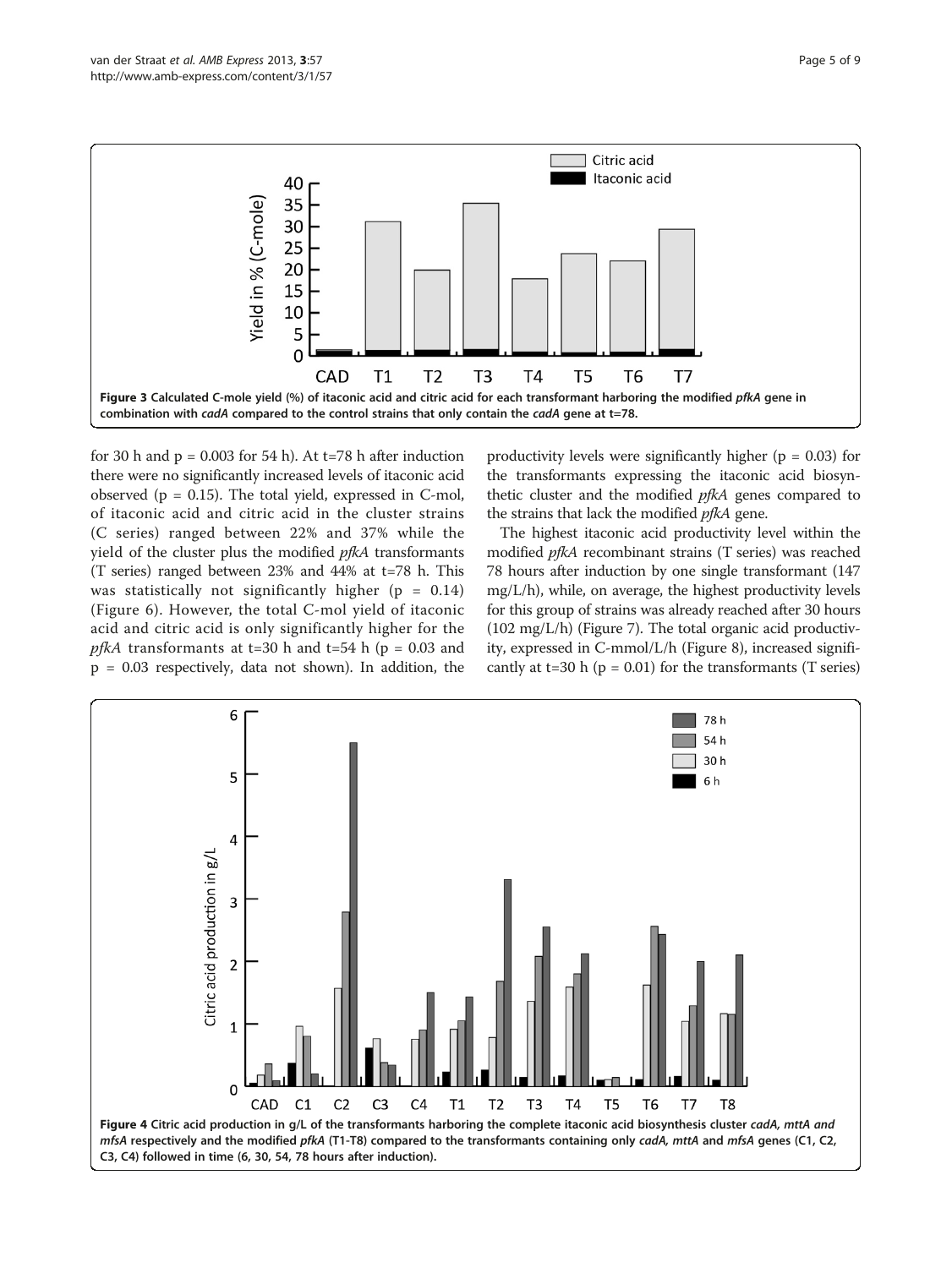<span id="page-5-0"></span>

compared to the strains harboring only the cluster genes (C series). The maximum total organic acid productivity at t=30 h was 6.25 C-mmol/L/h and corresponded to one of the transformants harboring the cluster genes and the modified pfkA gene, while the best producing strain, expressing only itaconic acid biosynthetic cluster, achieved a maximum of 3.9 C-mmol/L/h.

The transcription ratios of the *pfkA* gene of the three transformants that gave the highest itaconic acid

productivity at time point 30 h (T3, T5 and T7) were compared with the highest itaconic acid producing strain that expresses the cluster genes cadA, mttA and mfsA (C3) and with the parent strain CAD. The results showed that there is no difference in *pfkA* transcription between the CAD strain and the C3 strain. The transformants T3, T5 and T7 gave an increased transcription level of a factor 5.2, 5.6 and 4.3 respectively, compared to the parent strain CAD (Figure [9\)](#page-6-0).

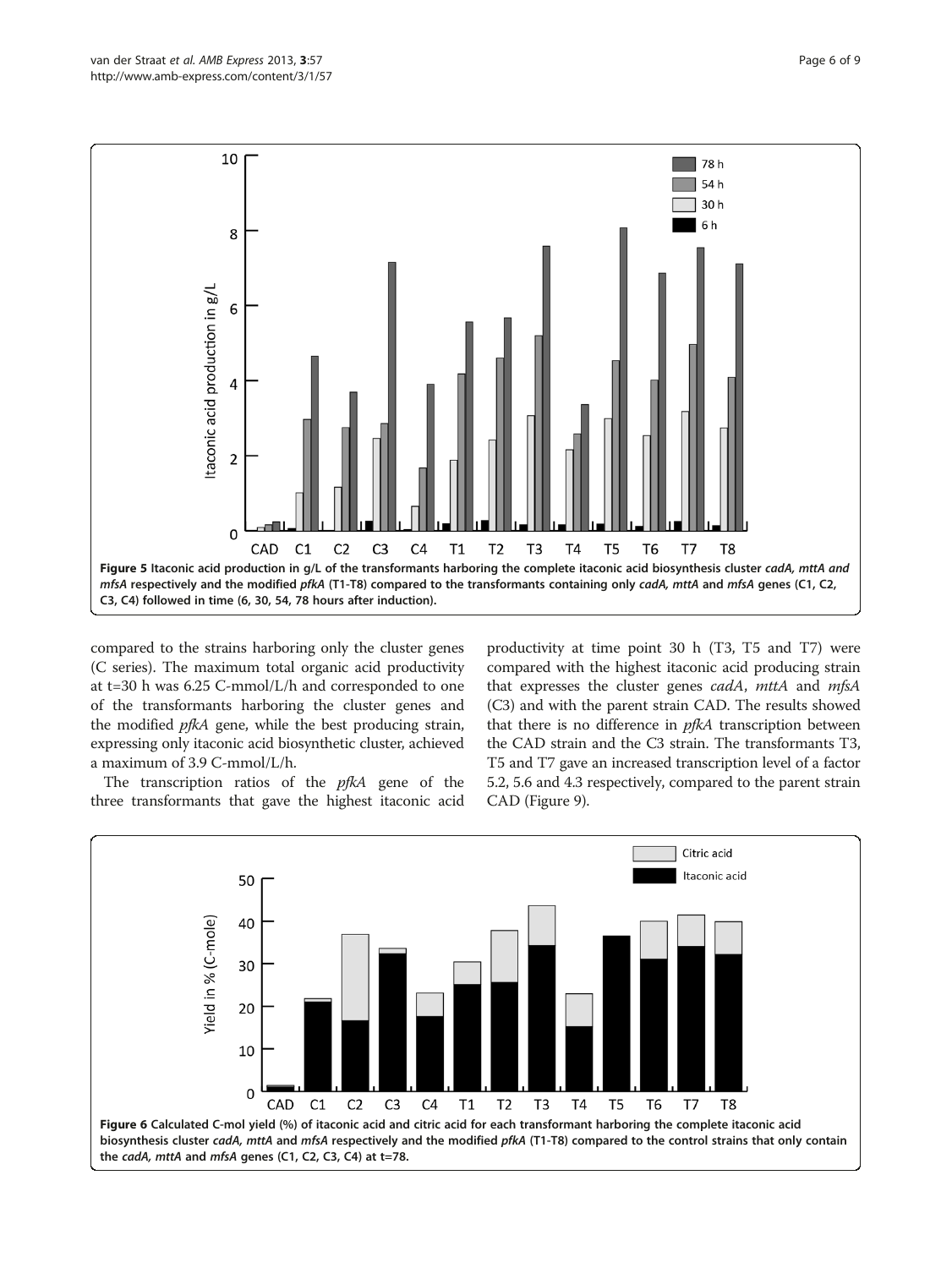<span id="page-6-0"></span>



## **Discussion**

Our results show transformants that overexpress the modified pfkA gene in combination with cadA have significantly increased citrate secretion levels. This confirms that the modified pfkA gene has a similar effect on citric acid production in our strain compared to what was found before by Capuder et al. ([2009](#page-7-0)). They were able to show that the overexpression of the modified pfkA gene in the A. niger 158 strain resulted in a 70% increase in citrate secreted into the fermentation broth after 300 hours of growth.

In our research the effect was far more evident but since the experimental set-up was quite different it is difficult to compare both results. The overexpression of the modified pfkA in the CAD strain also had a strong effect on the citrate yield: levels up to 35% were achieved while the CAD strain only reached a yield of about 2%. As shown before, in particular the putative mitochondrial transporter  $m$ ttA and to a lesser extent also the putative plasmamembrane transporter mfsA play a crucial role in itaconic acid production (Li et al. [2013;](#page-7-0) van der Straat and de Graaff, personal communications). This was confirmed by the results reported in this work, since itaconic acid production in the strains harboring the modified pfkA gene and the cadA gene from A. terreus was not improved when compared to the parent strain that only harbored the *cadA* gene. Since both transporters are crucial for itaconic acid production, the modified pfkA gene was also co-expressed with the complete itaconic acid biosynthetic cluster of A. terreus consisting of *cadA*, *mttA* and *mfsA*. The effect of these

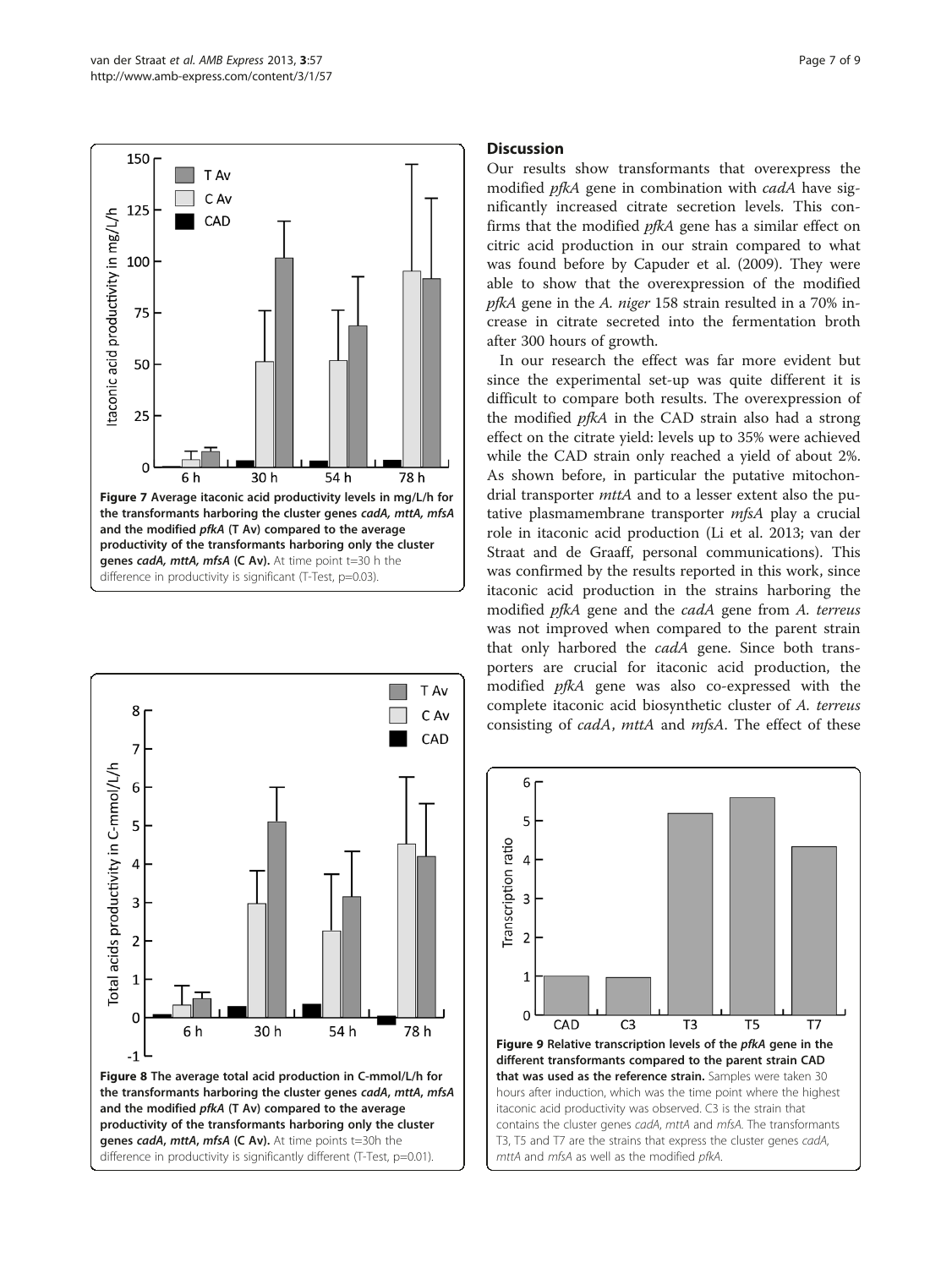<span id="page-7-0"></span>metabolic modifications on citrate production varied. This can be expected because the construct carrying the genes is randomly integrated in the genome of A. niger and its copy number varies.

However, we also do find an effect of these metabolic modifications on itaconic acid production. The transformants series harboring the modified pfkA, cadA, mttA and mfsA produced significantly more itaconic acid than the strains harboring *cadA*, *mttA* and *mfsA* both at 30 and 54 hours after induction. However, 78 hours after induction the itaconic acid production of the T series and the C series strains was not significantly different. This result shows that the modified 6-phosphofructo-1-kinase has a positive effect on itaconic acid production only in the early stages of production. The average highest itaconic acid productivity reached by the T series transformants occurred also at early time points. In particular, at 30 hours after induction, a significant difference in productivity, caused by the overexpression of the modified pfkA gene, was observed.

The transcription levels were determined for the *pfkA* gene using a set of primers that bind both to the cDNA of the endogenous pfkA gene as well as to the cDNA of the modified *pfkA* gene. This assumes that the transcription levels of the endogenous pfkA gene do not change after transformation. The transcription ratio (1.0) of the strain harboring the cluster genes cadA, mttA and mfsA compared to the parent strain cadA (1.0) showed that the expression of the transporters do not influence the transcription level of pfkA.

A positive effect on the itaconic acid productivity was also observed when the modified pfkA gene from A. niger was expressed in Aspergillus terreus (Tevž et al. [2010\)](#page-8-0). As suggested in the report of the US Department of Energy (Werpy and Petersen [2004\)](#page-8-0) an itaconic acid productivity of 2.5 g/L/h should be achieved before the process is economically feasible. Under the conditions tested in the present study the productivity was only a factor 17 lower than the desired productivity. Since our growth conditions are merely designed to test the effects of the metabolic modifications at lab scale, several improvements, such as the use of more optimal culture conditions and A. niger genetic backgrounds, could be done in order to increase the itaconic acid production to the desired industrial levels. In this study growth media contains 100 mM sorbitol and 50 mM xylose as a carbon source and inducer, while glucose based media are predominantly used for the production of citric acid and itaconic acid. Using different carbon sources in higher concentrations might further improve the itaconic acid productivity. The strain we used is not an industrial citrate-producing strain and the growth experiment in this study was done in shake flasks. In summary, the usage of an industrial citrate-producing A. niger strain in an optimized and controlled fermentation process should allow itaconic acid productivity levels of

#### 2.5 g/L/h and thus create an economically feasible production process.

#### Competing interests

The authors declare that they have no competing interests.

#### Authors' contributions

LS, JT, TS designed and performed the experimental work and participated in writing the manuscript. LG designed the study and participated in writing of the manuscript. All authors read and approved the submission of the manuscript.

#### Acknowledgements

This work has been carried out on the basis of a grant in the frame work of the BE BASIC program F01.002 Itaconic/fumaric acids: Novel Economic and eco-efficient processes for the production of itaconic and fumaric acid.

#### Received: 31 July 2013 Accepted: 11 September 2013 Published: 13 September 2013

#### References

- Capuder M, Šolar T, Benčina M, Legiša M (2009) Highly active, citrate inhibition resistant form of Aspergillus niger 6-phosphofructo-1-kinase encoded by a modified pfkA gene. J Biotechnol 144(1):51–57
- Ferraboschi P, Casati S, Grisenti P, Santaniello E (1994) Selective enzymatic transformations of itaconic acid derivatives: an access to potentially useful building blocks. Tetrahedron 50(10):3251–3258
- Huggett J et al (2005) Real-time RT-PCR normalisation; strategies and considerations. Genes and Immunity 6(4):279–284
- Kanamasa S, Dwiarti L, Okabe O, Park EY (2008) Cloning and functional characterization of the cis-aconitic acid decarboxylase (CAD) gene from Aspergillus terreus. Appl Microbiol Biotechnol 80(2):223–229
- Kubicek C, Punt P, Visser J (2010) The Mycota, vol 10. Springer-Verlag, Berlin Heidelberg, pp 215–234
- Kuenz A, Gallenmüller Y, Willke T, Vorlop K-D (2012) Microbial production of itaconic acid: developing a stable platform for high product concentrations. Appl Microbiol Biotechnol: doi:10.1007/s00253-012-4221-y
- Kusters-van Someren MA, Harmsen JA, Kester HC, Visser J (1991) Structure of the Aspergillus niger pelA gene and its expression in Aspergillus niger and Aspergillus nidulans. Curr Genet 20(4):293–299
- Li A, van Luijk N, ter Beek M, Caspers M, Punt P, van der Werf M (2011) A clonebased transcriptomics approach for the identification of genes relevant for itaconic acid production in Aspergillus. Fungal Genet Biol 48(6):602–611
- Li A, Pfelzer N, Zuijderwijk R, Brickwedde A, van Zeijl C, Punt P (2013) Reduced by-product formation and modified oxygen availability improve itaconic acid production in Aspergillus niger. Appl Microbiol Biotechnol: doi:10.1007/ s00253-012-4684-x
- Mesojednik S, Legiša M (2005) Posttranslational modification of 6-phosphofructo -1-kinase in Aspergillus niger. Appl Environ Microbiol 71(3):1425–1432
- Mlakar T, Legiša M (2006) citrate inhibition-resistant form of 6-phosphofructo-1 kinase from Aspergillus niger. Appl Environ Microbiol 72(7):4515–4521
- Okabe M, Dwiarti L, Kanamasa S, Park EY (2009) Biotechnological production of itaconic acid and its biosynthesis in Aspergillus terreus. Appl Microbiol Biotechnol 84(4):597–606
- Peksel A, Torres NV, Liu J, Junea G, Kubicek CP (2002) 13 C-NMR analysis of glucose metabolism during citric acid production by Aspergillus niger. Appl Microbiol and Biotechnol 58(2):157–163
- Pfaffl MW (2001) A new mathematical model for relative quantification in realtime RT-PCR. Nucleic acids research 29(9):p.e45
- Pontecorvo G, Roper JA, Hemmons LM, MacDonald KD, Bufton AWJ (1953) The genetics of Aspergillus nidulans. Adv Genet 5:141–238
- Ruijter GJG, Panneman H, Visser J (1997) Overexpression of phosphofructokinase and pyruvate kinase in citric acid-producing Aspergillus niger. Biochim Biophys Acta (BBA) - General Subjects 1334(2–3):317–326
- Ruijter GJ, van de Vondervoort PJ, Visser J (1999) Oxalic acid production by Aspergillus niger: an oxalate-non-producing mutant produces citric acid at pH 5 and in the presence of manganese. Microbiology (Reading, UK) 145(Pt 9):2569–2576
- Schreferl-Kunar G, Grotz M, Röhr M, Kubicek CP (1989) Increased citric acid production by mutants of Aspergillus niger with increased glycolytic capacity. FEMS Microbiol Lett 59:297–300